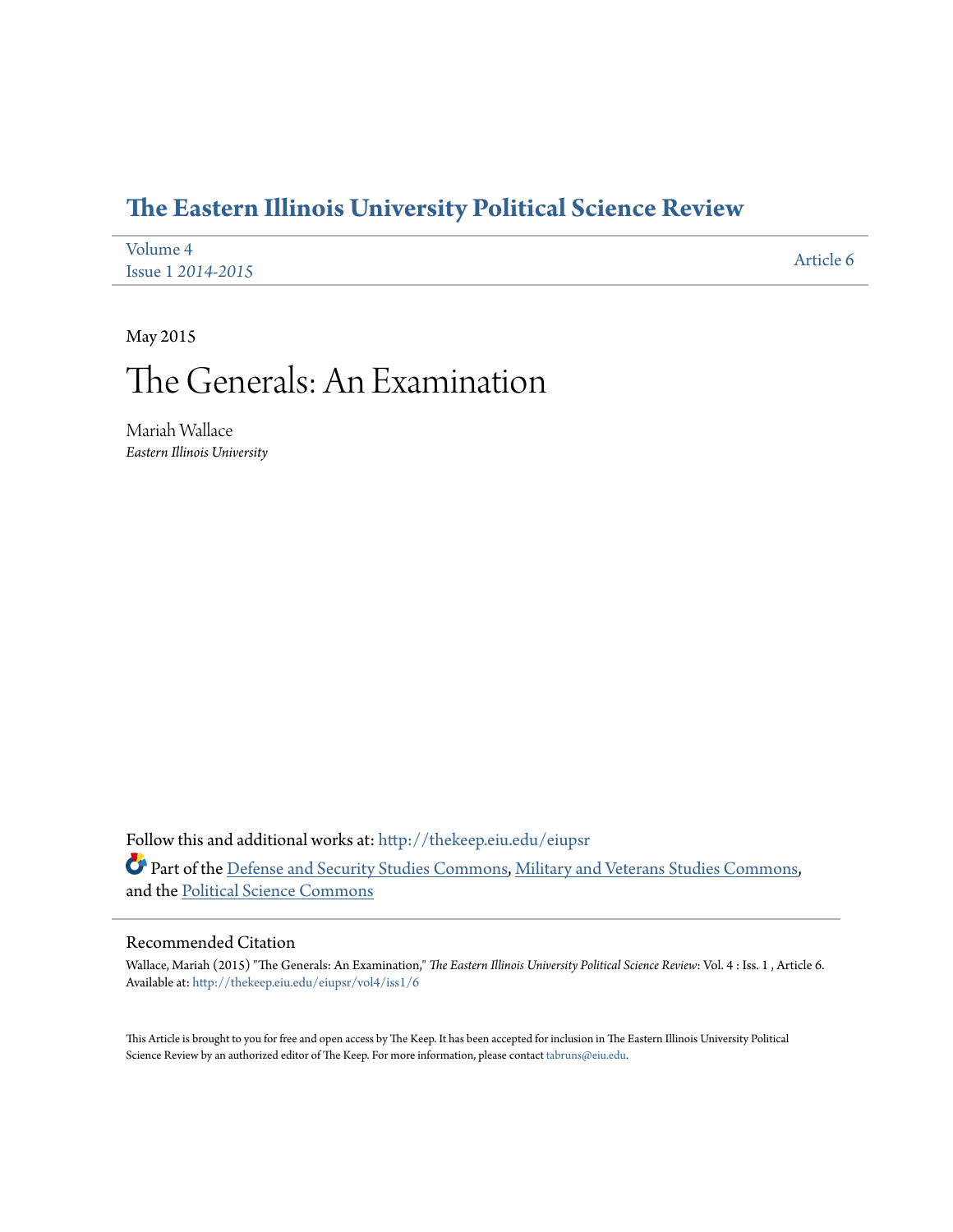1

## **The Generals: An Examination Mariah Wallace**

 Since World War II there has been a noticeable decline in the success of the United States military. In his new book, *The Generals: American Military Command from World War II to Today*, Thomas Ricks argues that this decline is the result of a change in the management of topranked Army officials. Several other journal articles on the subject support Ricks' assessment, and provide more in-depth examinations of related issues Ricks' does not address. In this paper, I will examine these points made by both Ricks and the journal articles, such as attitudes relating to the military, internal army relations, the civil-military gap, and the current hesitation to relieve upper-level military officers from duty. Overall, they display an interesting image of the current status of the United States military—specifically the Army—and its standing in relation to the United States population.

#### **Attitudes Relating to the Military**

 The first important issue addressed in both sources were attitudes relating to the military. Various journal articles—including the articles authored by Leal and Nichols (2013) and Kelty and Bierman (2013)—discussed different facets of this issue, such as the public's attitudes towards military intervention, military families' attitudes towards political leaders, and service member's attitudes towards private contractors used by the military. Both of these articles contained fascinating information and helped explain public reactions towards certain events. Some events discussed in the articles included the Iraq War and the Bush administration. Leal and Nichols' (2013) focused on military families' attitudes towards political leaders finding that during the Bush administration, most families supported the political leader that their military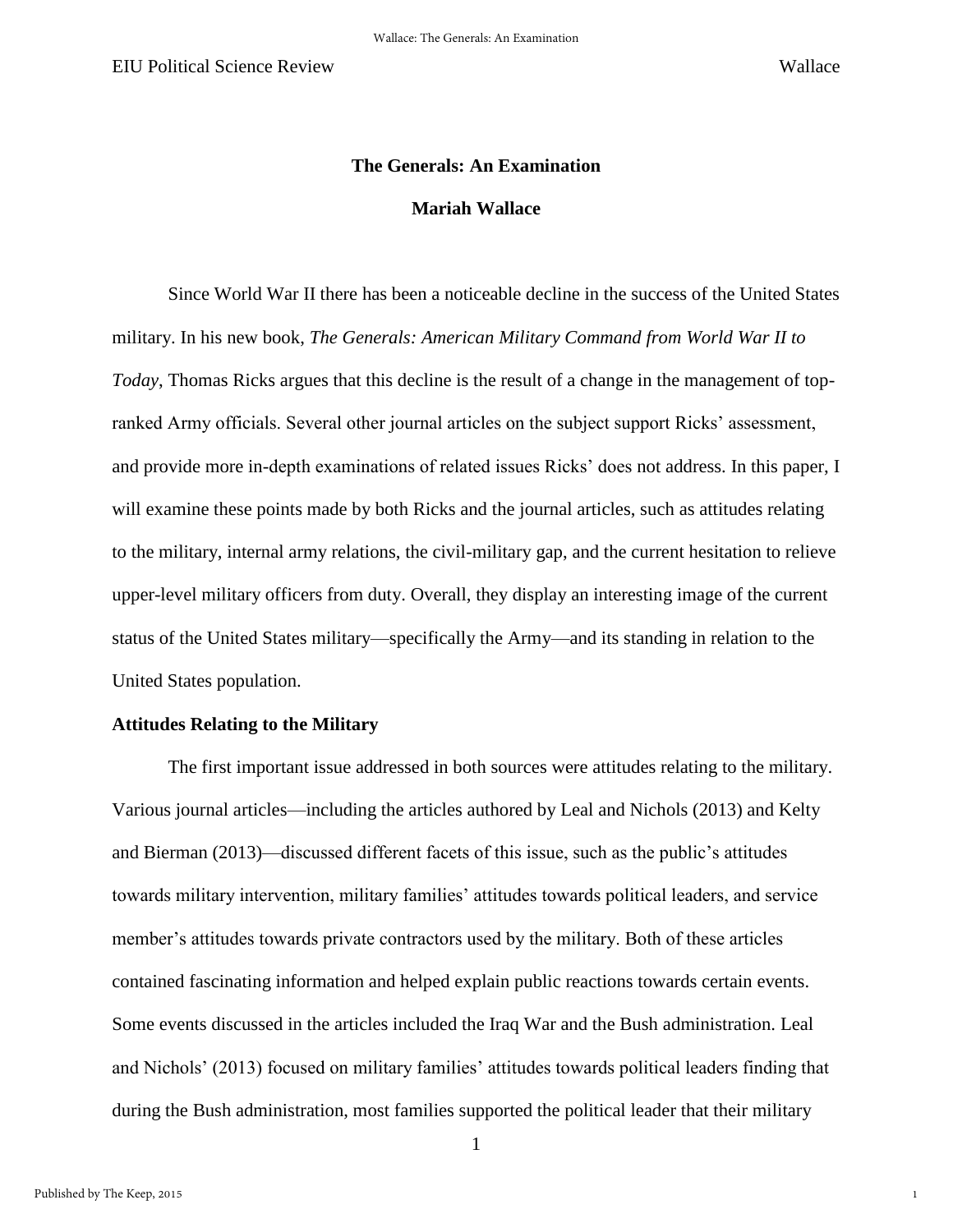family member supported (p. 55). Kelty and Bierman (2013) focused on service member's attitudes towards private contractors used by the military and found that most military service members viewed the private contractors used during the Iraq War with distrust and contempt (p.10). In Ricks' novel, these facets were not precisely examined, but rather tangentially addressed. Although he discussed the same events—the Iraq War and the Bush administration he does not specifically focus on the attitudes of service members' or their families during these events.

One attitude relating to the military that Ricks did focus on was the public's attitude towards the use of force. This was also Eichenburg's focus (2005). Eichenburg found that the public favors most uses of force, but especially uses of force that are successful (2005, p. 174). One such example of this is General Douglas MacArthur, who was examined in Ricks' book. MacArthur was a general during the 1950's who favored a pro-force approach to the Korean War, and insisted it was necessary for America to go to war with China to have a chance at success in Korea. After publicly criticizing the Truman administration for not following his advice, he was relieved from duty. However, on his return home he received "the welcome of a conquering hero" (Ricks 2012, p.196). Analyzing the two sources, one can infer that the public supported MacArthur so strongly because of his pro-force attitude towards the war.

#### **Internal Military Relations**

 The second important issue discussed was internal military relations. One distinct and concerning facet of this issue was the lack of trust throughout the military. Allen (2011) focused on this heavily in his article. He found that there is a widespread lack of trust between service members and their commanding officers, as well as between service members and civilian leaders (Allen 2011, p. 81). For example, when asked, "when an Army Senior Leader says something, you can believe it is true," 20% of respondents disagreed or strongly disagreed with

2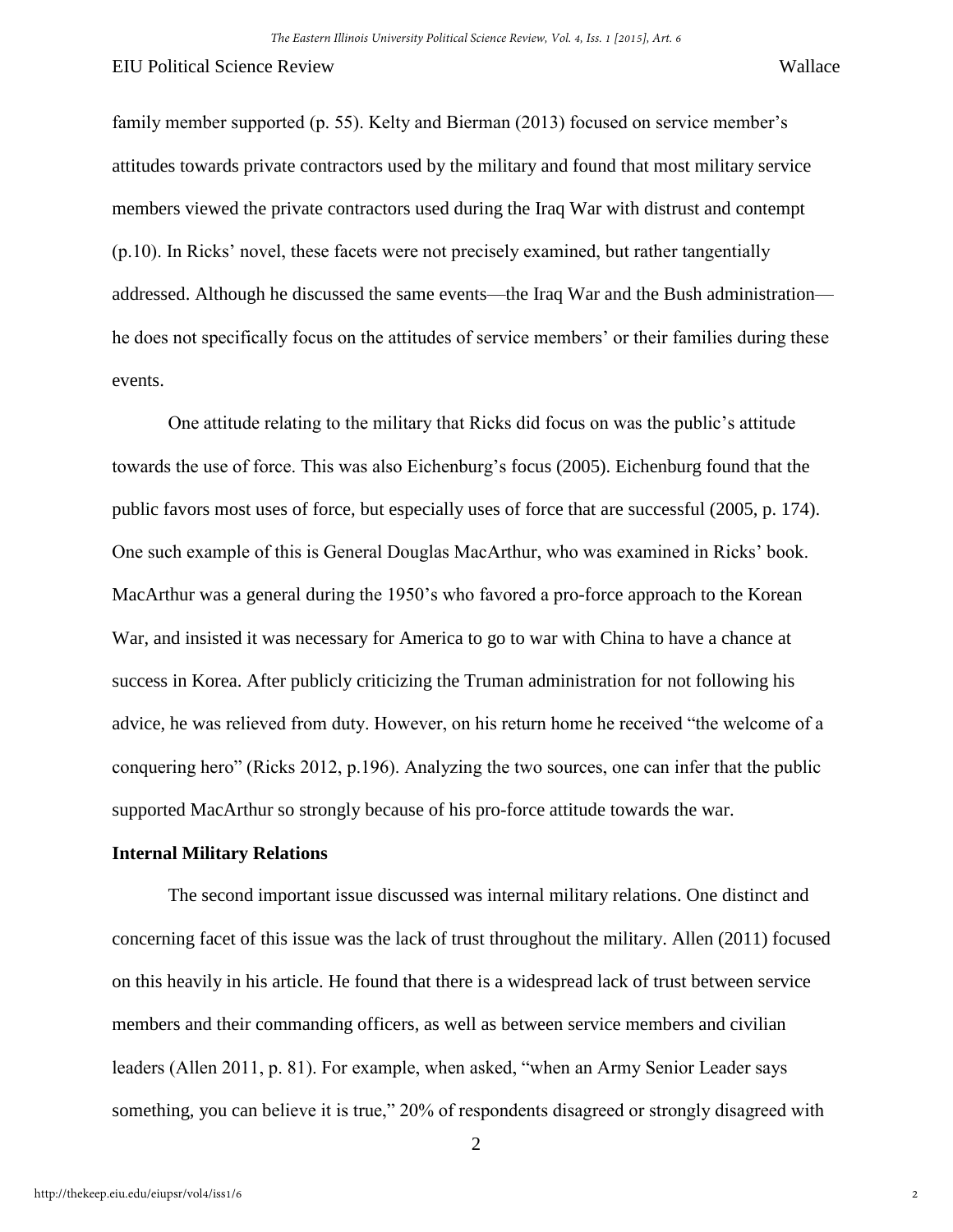this statement (Allen 2011, p.81). When asked about civilian officials, 38% disagreed or strongly disagreed that they would "trust[ing] elected and appointed civilian officials to do what is best for the Army" (Allen 2011, p.81). Ricks also addressed this issue of trust. For example, in chapter eighteen, Ricks addressed the extreme trust issue between President Johnson and his military advisors (2012, p. 252-259). Johnson distrusted his military advisors, viewing them more as a political hurdle to be overcome rather than valuable assets. In some cases, he even resorted to deception to outmaneuver his military advisors. During that time, Defense Secretary Robert McNamara and General Maxwell Taylor "actually worked to reduce communication between civilian and military officials" (Ricks 2012, p. 254-255). With Johnson's support and encouragement, McNamara and Taylor gave misleading answers, suppressed information, and knowingly deceived Johnson's senior military advisors.

 Another facet concerning internal military relations is gender stereotypes. This topic is addressed by Archer (2013), who focuses on gender stereotypes within the Marines. In her article, Archer found that there is a distinct difference drawn between men and women (p.367). The stereotypes affecting female Marines have a significant impact on the perception of their abilities, mentorship opportunities, and leads to drastically different relationships with fellow Marines. Although one can infer there must be a gender stereotype in the military, due to the scarcity of top-ranked female military officers, Ricks never directly discusses the topic. When he does discuss upper level female officers, he examines how they are treated similarly to male officers. For example, Ricks discussed the incident at the Abu Gharaib prison (2012, p.414-415).

 Thousands of innocent Iraqis were imprisoned, and the Army Reserve troops in charge of managing the prison brutally tortured them. Ricks—as well as other scholars—found that the tragedies which occurred at Abu Ghraib were not only the fault of the American soldiers stationed there, but also a lack of training and management. Their commanding officer was a

3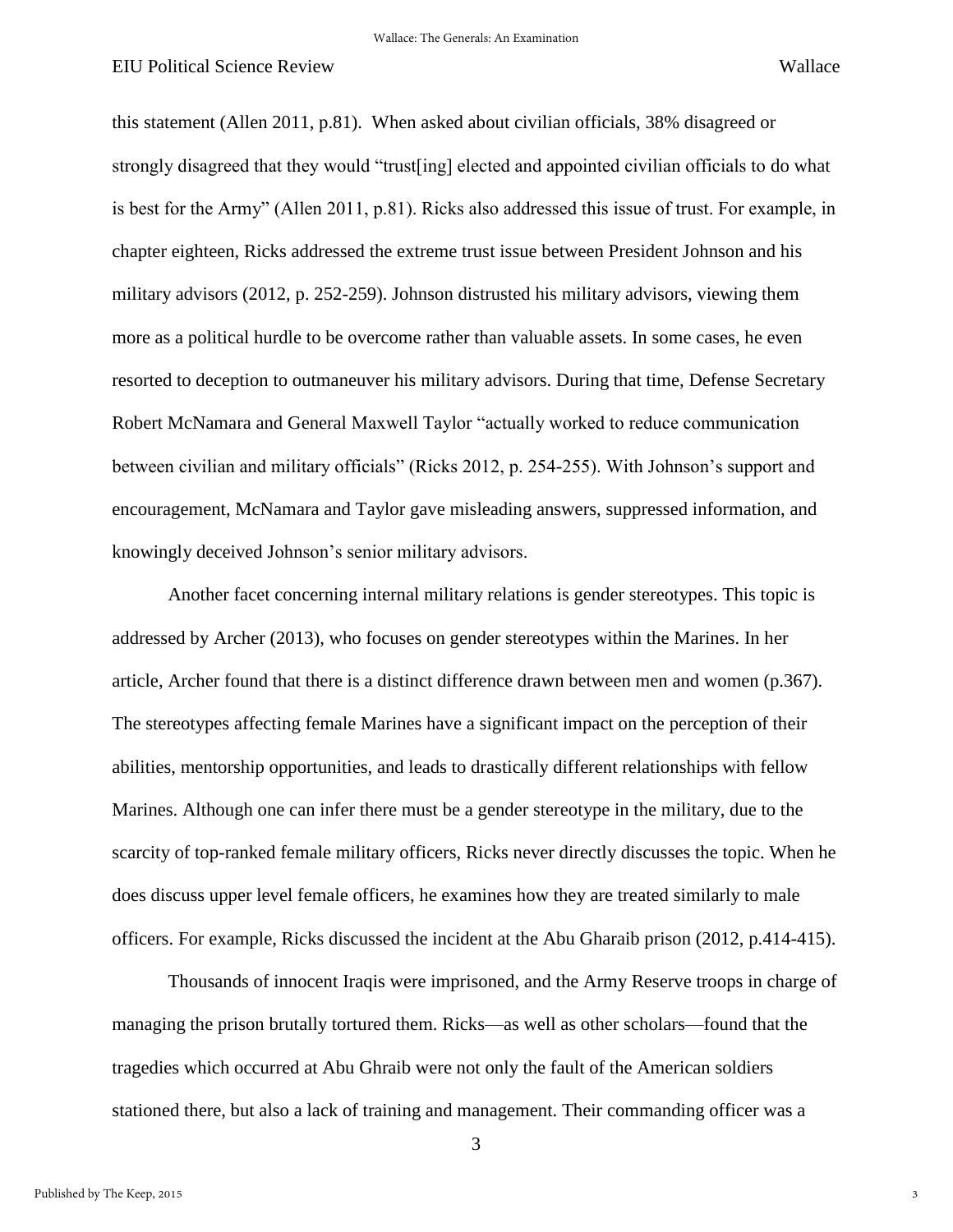woman—General Janis Karpinski. Ricks focused on this story because it supports his main point; although Karpinski had failed as a leader, she was not relieved of duty because she was due to rotate out and return home in less than two months. She was treated like many other male generals of the time, who are not relieved of duty even in cases of leadership failure.

 The final facet concerning internal military relations are the traits considered valuable for future leaders. Ricks discussed this topic in depth. He stated that, "the qualities...valued change" from leader to leader (2012, p.10). For example, when examining General George Marshall, Ricks goes so far as to list the qualities Marshall sought to find and encourage in potential leaders. This list includes "good common sense, have studied [their] profession, physically strong, cheerful and optimistic, display marked energy, extremely loyal, and determined" (Ricks 2012, p.25), as well as a focus on aggressiveness and cooperation (Ricks 2012, p.10). This issue is also discussed in great depth in Salmoni, et. al. (2010). Through interviews with current military leaders, they found that leaders now favor cognitive, interpersonal, and managerial skills, as well as several key life and educational experiences (2010, p. 73). Skills such as problem solving, relationship building, and language and foreign skills were considered by all interviewees to be incredibly important. Experiences such as civil and military educations, time spent abroad, strong mentorships, and experience in joint activities between special operations forces and general purpose forces were also considered vital to their success at senior level leadership positions.

#### **The Civil-Military Gap**

The final important issue addressed in both sources is the current and past civil-military gap. The civil-military gap is the lack of understanding and communication between military leaders and the civilian political leadership. Ricks addressed the gap throughout his book, noting its importance; he states, it is "essential to the conduct of war in the American system of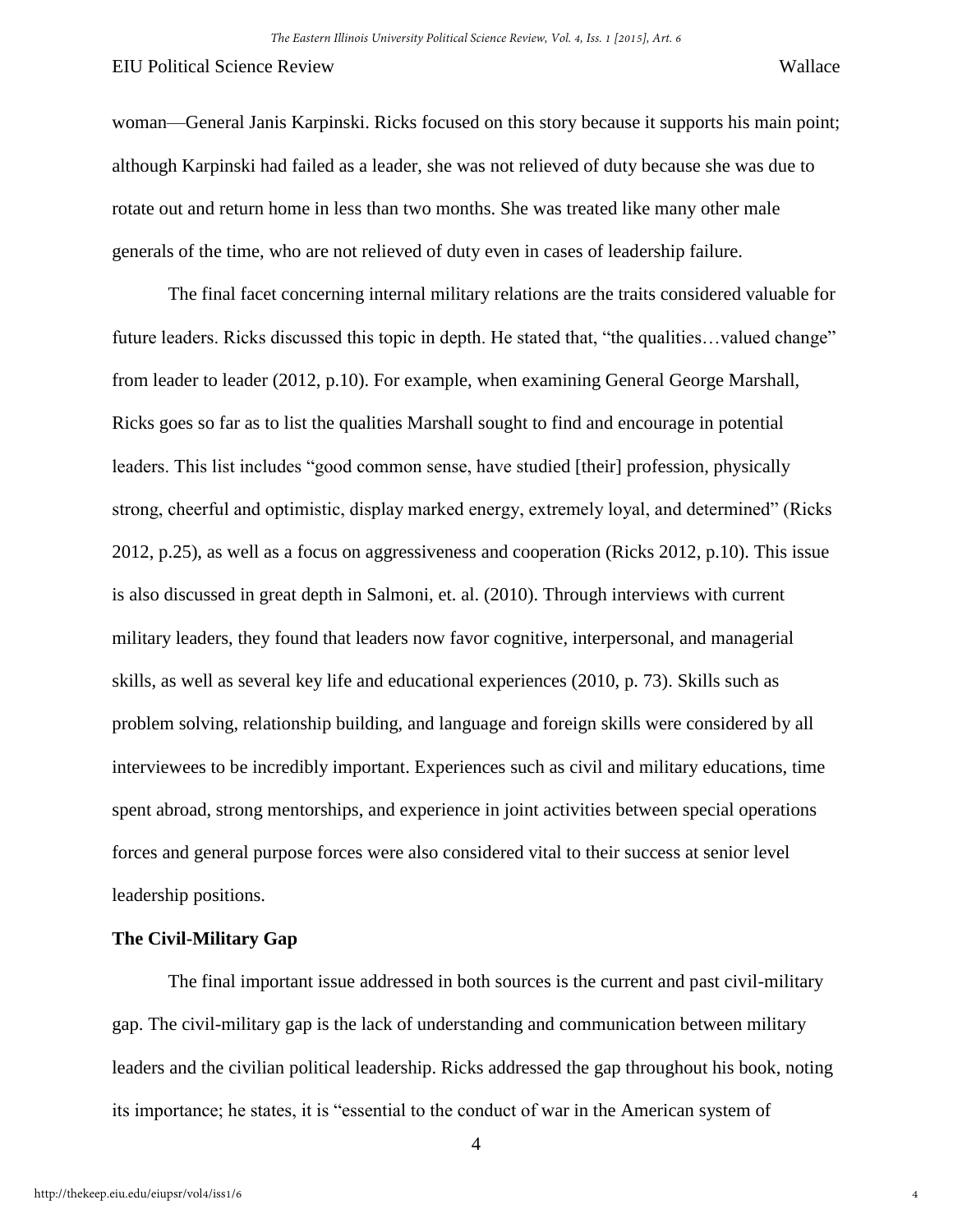government" (2012, p.252). He also examines it in various sections to determine how it was affected by different military and political leaders. For example, in chapter twenty-eight, Ricks discusses the civil-military gap during the beginning of the Iraq War (2012, p.410-425). He examined the relationship between Lieutenant General Ricardo Sanchez and the Deputy Secretary of State Richard Armitage. Although the two were forced to work together, they did not see eye to eye. In the spring of 2004, relations between the two had deteriorated severely; when Armitage requested Sanchez brief him on the plan to attack Shiite militias, Sanchez refused (Ricks 2012, p.411). However, their relationship had been rocky from the start. Armitage reflected that after his first meeting with Sanchez, he "came away…saying this guy doesn't get it" (Ricks 2012, p.411). Skelton (2012) made several points on the topic in his article, which may make the issue easier to understand. He stated that civilians and military service members have a vast "difference in values, knowledge, and experience" (2012, p.61). Although military service members are American citizens, they are a different "subset of society" than regular citizens (Skelton 2012, p.61). This makes it more difficult for each side to understand each other and work together.

Another change which may have affected the civil-military gap is the trend of military officers becoming politicians. Ricks gives an excellent example of this in chapter seven when discussing Douglas MacArthur (2012, p. 96-105). MacArthur, an Army general, began "considering himself presidential material" sometime during World War II (Ricks 2012, p.103). In letters from his subordinates, it is clear that he discussed this idea with them. Although MacArthur pursued his presidential aspirations, he lost the Republican nomination. He kept these aspirations alive for several more election periods, but was ultimately unsuccessful. However, this trend is unheard of today. As Meilinger (2010) states, transitioning between the military and politics was once seen as a "stepping-stone" (p.76). In American society today, though, this trend

5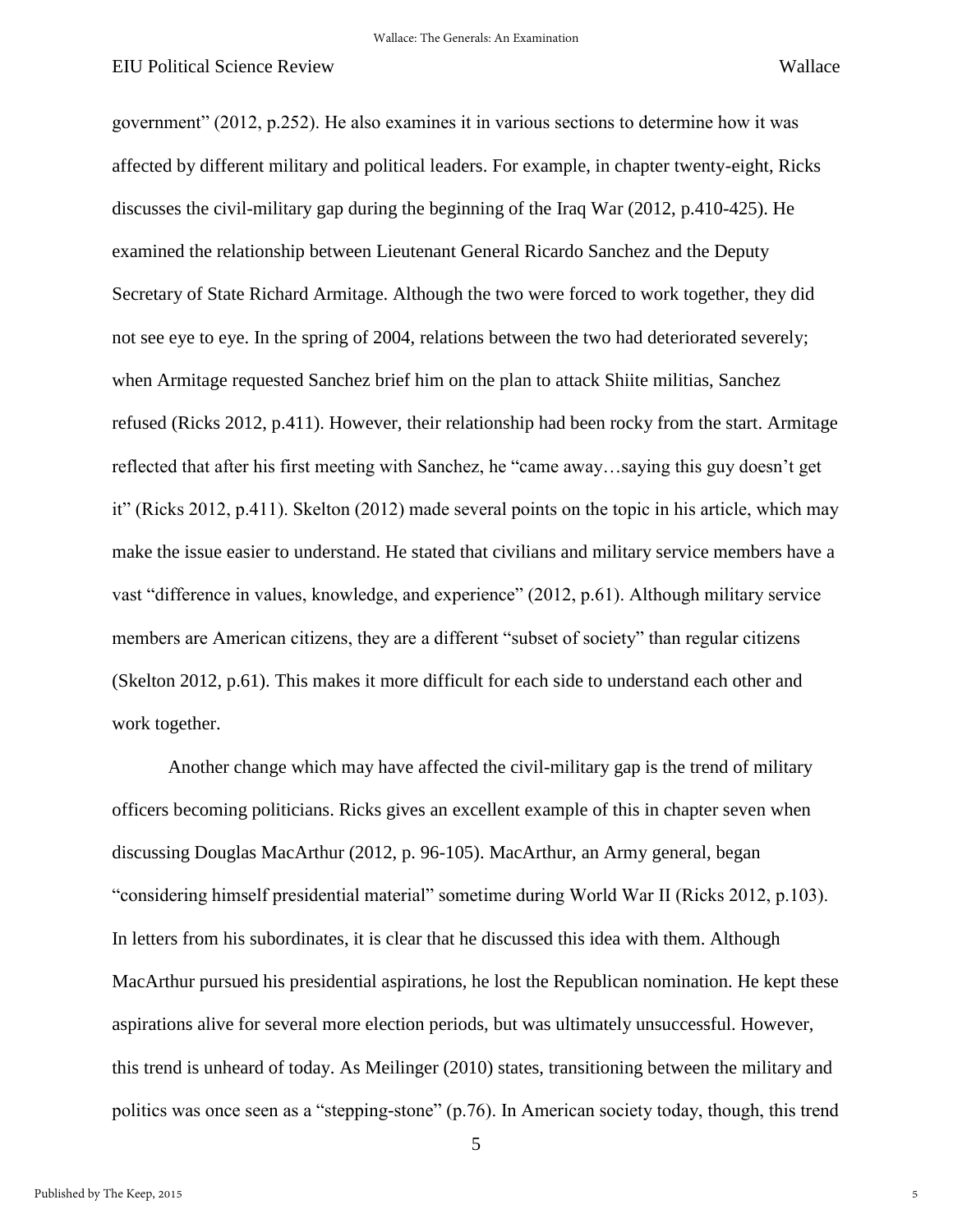is looked down upon. Military officers running for political offices are no longer encouraged or accepted; rather, they are seen as biased and unable to neutrally serve under political leaders of different ideologies.

The civil-military gap is only made worse when problems between the two groups are publically aired. Ricks also discussed this thoroughly with the example of Douglas MacArthur (2012, p.192-202). Throughout the Truman administration, MacArthur became increasingly opposed to policies and strategies that were being implemented. He soon began releasing independent policy statements, which criticized the decisions made by the Truman administration. The Truman administration was quick to fire back with an executive order that all policy statements had to be cleared by an officer's supervisors. However, this direct shot at MacArthur did not slow him down. He continued to speak with the press, release statements, and give speeches which conflicted with the plans and assessments made by the administration. On April 11, 1951, Truman released a "dramatic press conference at 1 A.M.," where the White House press secretary announced that MacArthur had been relieved of his duties (Ricks 2012, p. 196). Ulrich (2011) discusses this issue in her article as well, but with the example of General Stanley McChrystal. McChrystal was interviewed by *Rolling Stone* about the strategy of the Afghan war. In the interview, he and several of his staff members made inappropriate remarks about top-ranking political leaders, including the president himself. After some deliberation similar to that of the MacArthur case—McChrystal was relieved of duty by the president. Ulrich ultimately found that this issue had been the result of a growth in the civil-military gap.

#### **The Generals**

The main focus of Ricks' book is that—unlike in the past—top-ranked Army officials are now less likely to relieve their upper level subordinates of duty, regardless of leadership problems or actions. These officers are instead allowed to maintain their positions and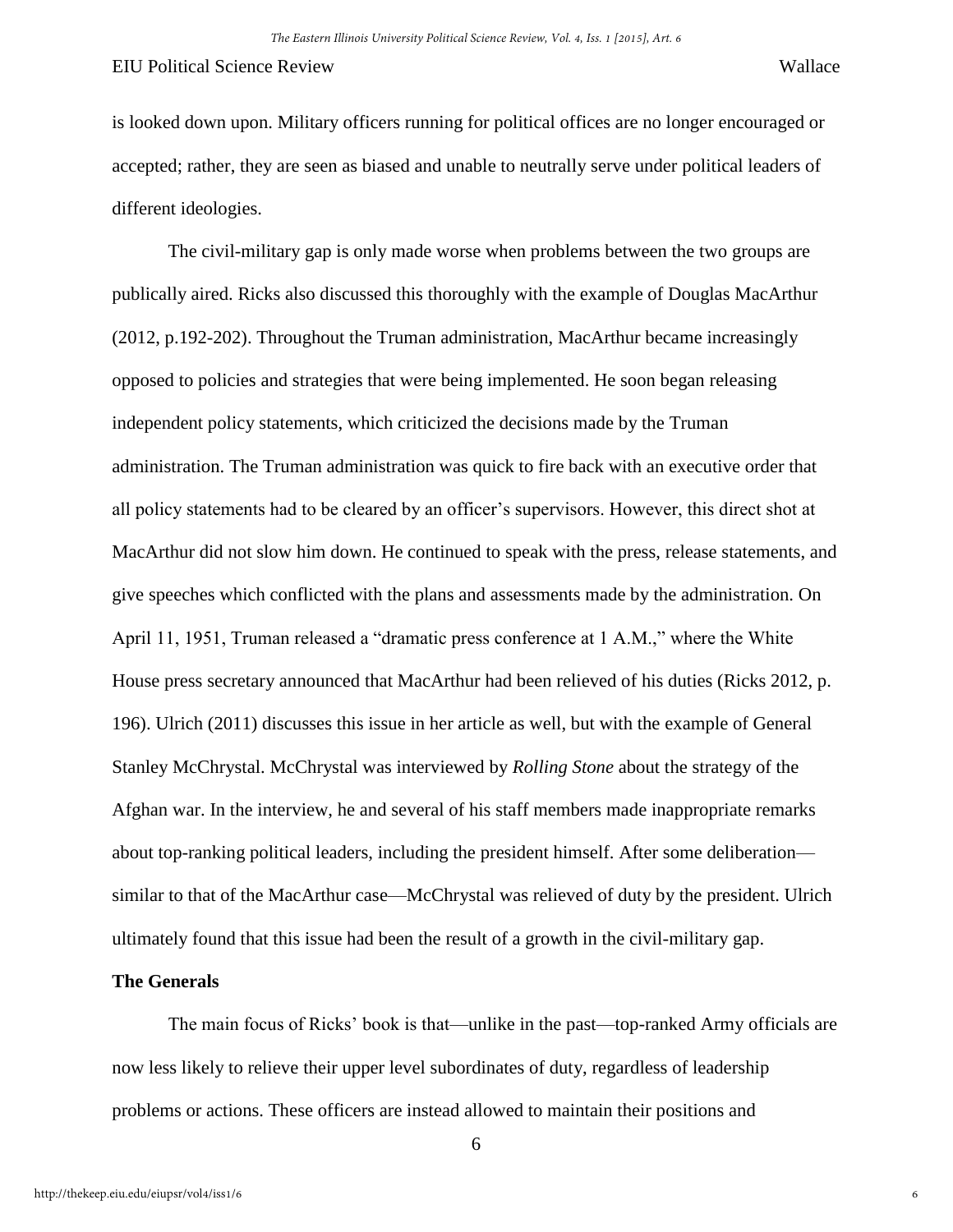7

responsibilities, a dangerous gamble that endangers our nation's objectives and the lives of our soldiers. However, when upper level officers are relieved of duty, it is normally because they have made some inappropriate remark or personal action, rather than failed at their job. For example, comments such as McChrystal's or an extramarital affair are more likely to cause a general to be removed from his post than losing a war. Ricks goes on to argue that this change has weakened the American military and made it less effective at winning wars. He states that overall, there has been a drastic "decline in the quality of the nation's military leadership" (2012, p. 298).

Thomas Ricks' book, *The Generals: American Military Command from World War II to Today,* coordinated well with the other journal articles I have examined. The various research articles support the claims that Ricks makes in his book. All discuss several issues, including attitudes relating to the military, internal army relations, and the civil-military gap. Ricks seemed to tangentially address attitudes relating to the military; however, he seemed to strongly support the findings from journal articles discussing internal army relations and the civil-military gap. All of these documents work together to display an interesting image of the current status of the United States military—specifically the Army—and how this system developed.